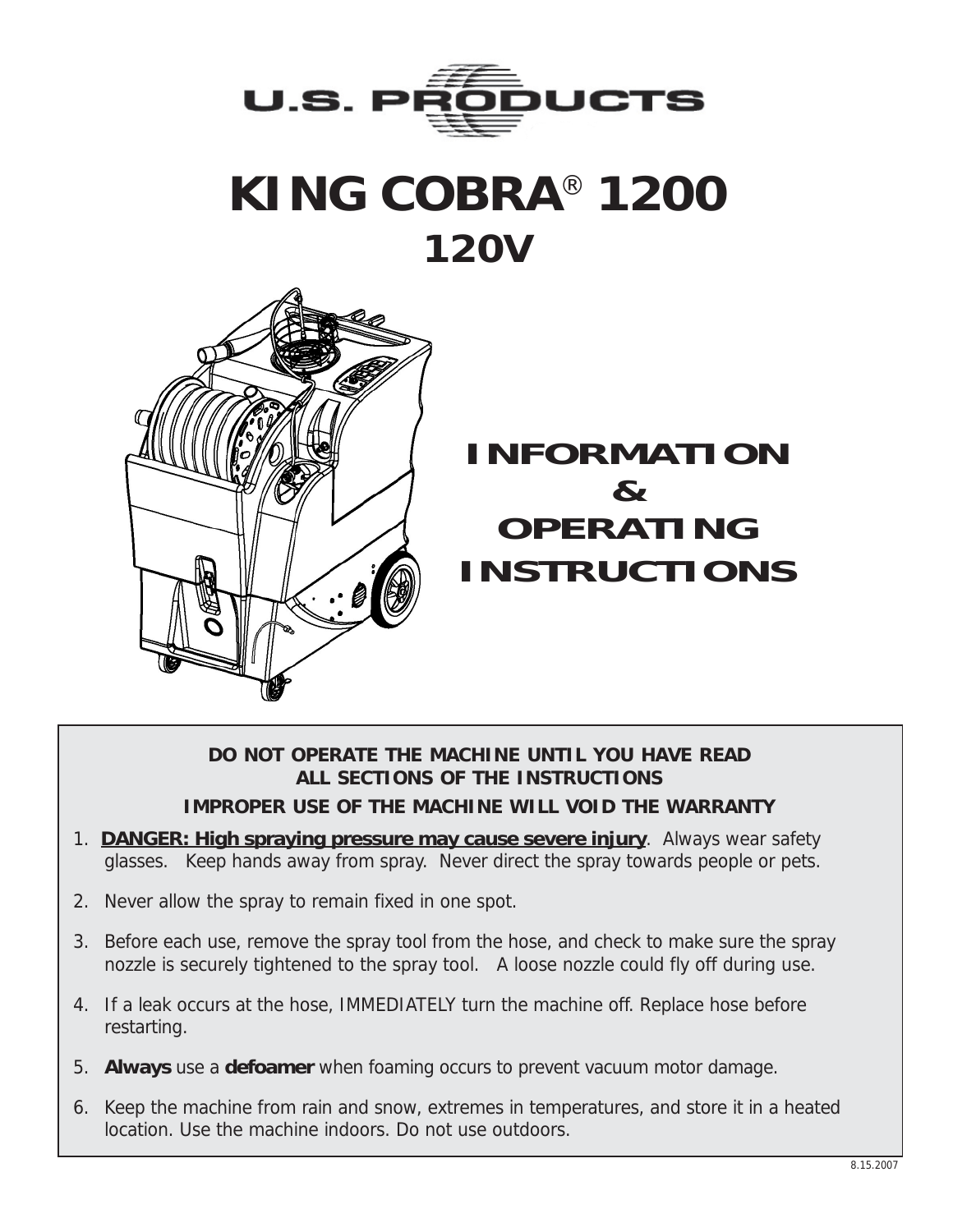### **IMPORTANT SAFETY INSTRUCTIONS**

This machine is only suitable for commercial use, for example in hotels, schools, hospitals, factories, shops and offices other than normal residential housekeeping purposes.

When using any electrical appliance, basic precautions should always be followed, including the following:

**NOTE**: Read all instructions before using this machine.

## **WARNING!**

To reduce the risk of fire, electric shock, or injury:

- **•** Do not leave the machine unattended when it is plugged in. Unplug the unit from the outlet when not in use and before servicing.
- **•** To avoid electric shock, do not expose to rain or snow. Store, and use, indoors.
- **•** Do not allow to be used as a toy. Close attention is necessary when used near children.
- **•** Use only as described in this manual. Use only the manufacturer's recommended attachments.
- **•** Never add water over 130º F/54º C to the solution tank.
- **•** Do not use with damaged cord or plug. If the machine is not working as it should, has been dropped, damaged, left outdoors or dropped into water, return it to a service center.
- **•** Do not pull by the cord, use the cord as a handle, close a door on the cord, or pull the cord around sharp edges or corners. Do not run the machine over the cord. Keep the cord away from heated surfaces. To unplug, grasp the plug, not the cord.
- **•** Do not handle the plug, the cord or the machine with wet hands.
- **•** Extension cords must be 12/3 and no longer than 50 feet. Replace the cord or unplug immediately if the ground prong becomes damaged.
- **•** Do not put any object into openings. Do not use with any opening blocked; keep free of dust, lint, hair, and anything that may reduce air flow.
- **•** Keep loose clothing, hair, fingers, and all parts of body away from openings and moving parts.
- **•** Do not pick up anything that is burning or smoking, such as cigarettes, matches, or hot ashes, or any health endangering dusts. Do not use to pick up flammable or combustible liquids such as gasoline or use in areas where they may be present.
- **•** Turn off all controls before unplugging.
- **•** Use extra care when cleaning on stairs.
- **•** Connect to a properly grounded outlet only.
- **•** Liquid ejected at the spray nozzle could be dangerous as a result of its temperature, pressure,or chemical content.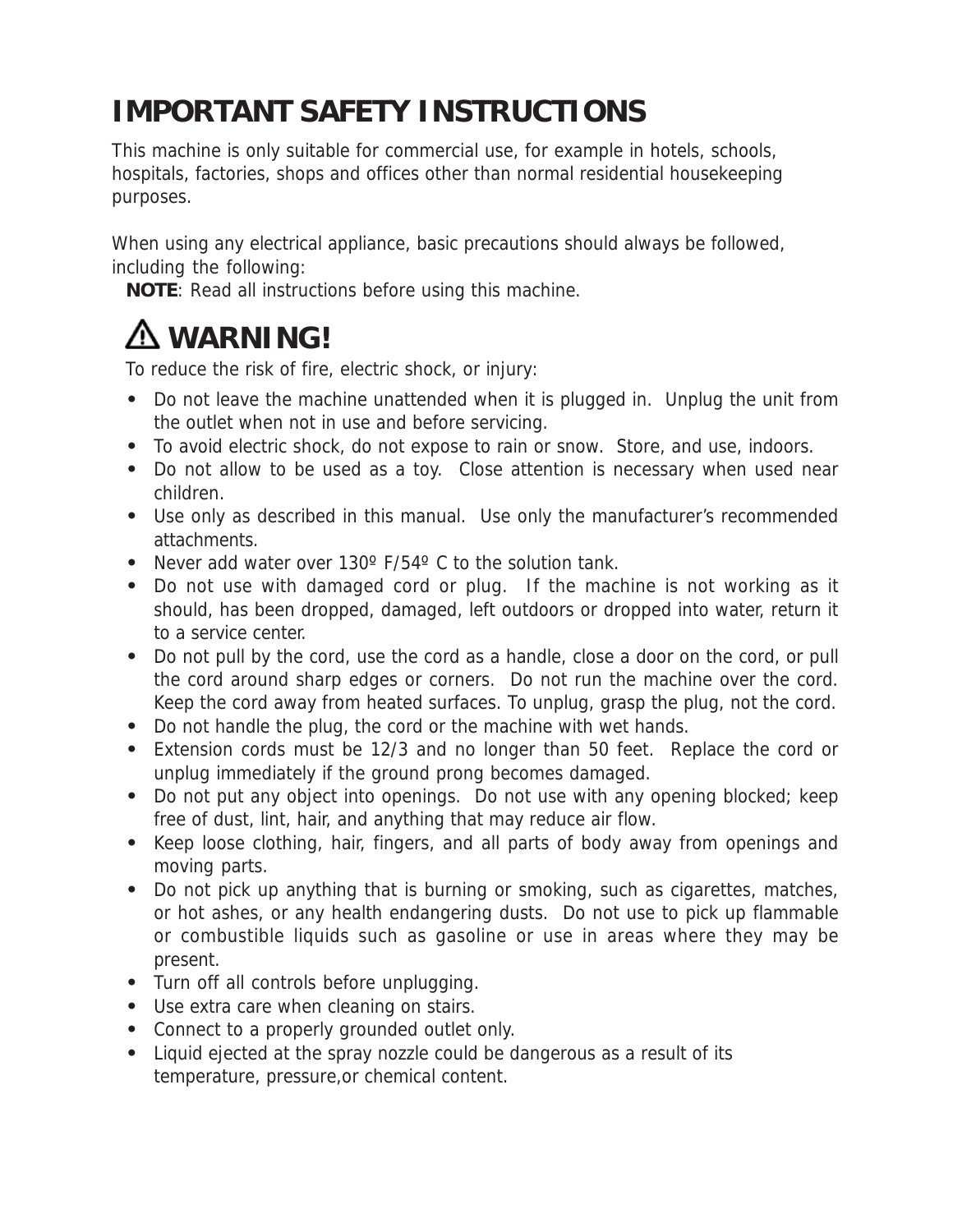#### **INSPECTION:**

Carefully unpack and inspect your KING COBRA-1200 for shipping damage. Each machine is tested and inspected before shipping. Any shipping damage incurred is the responsibility of the carrier. You should notify the carrier immediately if you notice damage to the box or to the machine or parts.

#### **CLEANING SOLUTIONS:**

Select a proper pre-spray for the surface to be cleaned, and apply the pre-spray. Use a neutral pH rinse or detergent (6 to 9 pH) in the King Cobra to prevent premature wear of the pump, seals and other components. Damage caused by the use of improper or strong chemicals is not covered by warranty. When cleaning carpets with the 150 psi pump, we recommend our Magic Fabric Cleaner. Powders are not recommended.

#### **MAINTENANCE:**

For optimum performance, flush the machine with clear water at the end of each working day. Once a month, minimum, run a flushing compound through the machine to break up any mineral or chemical build-up that may have formed.

U.S. Products "X-1500" is recommended. The vacuum motor, pump motor, and the pump do not require any scheduled maintenance; however, the motors may require replacement brushes after 1000 - 1500 hours, and the high pressure pump and unloader valve may require rebuild kits after 500 -1000 hours (refer to machine part list for numbers). Clean the body with an all purpose detergent, and protect it with an automobile interior polish. Lubricate the wheels, castors, and quick disconnects with an all purpose silicone spray.

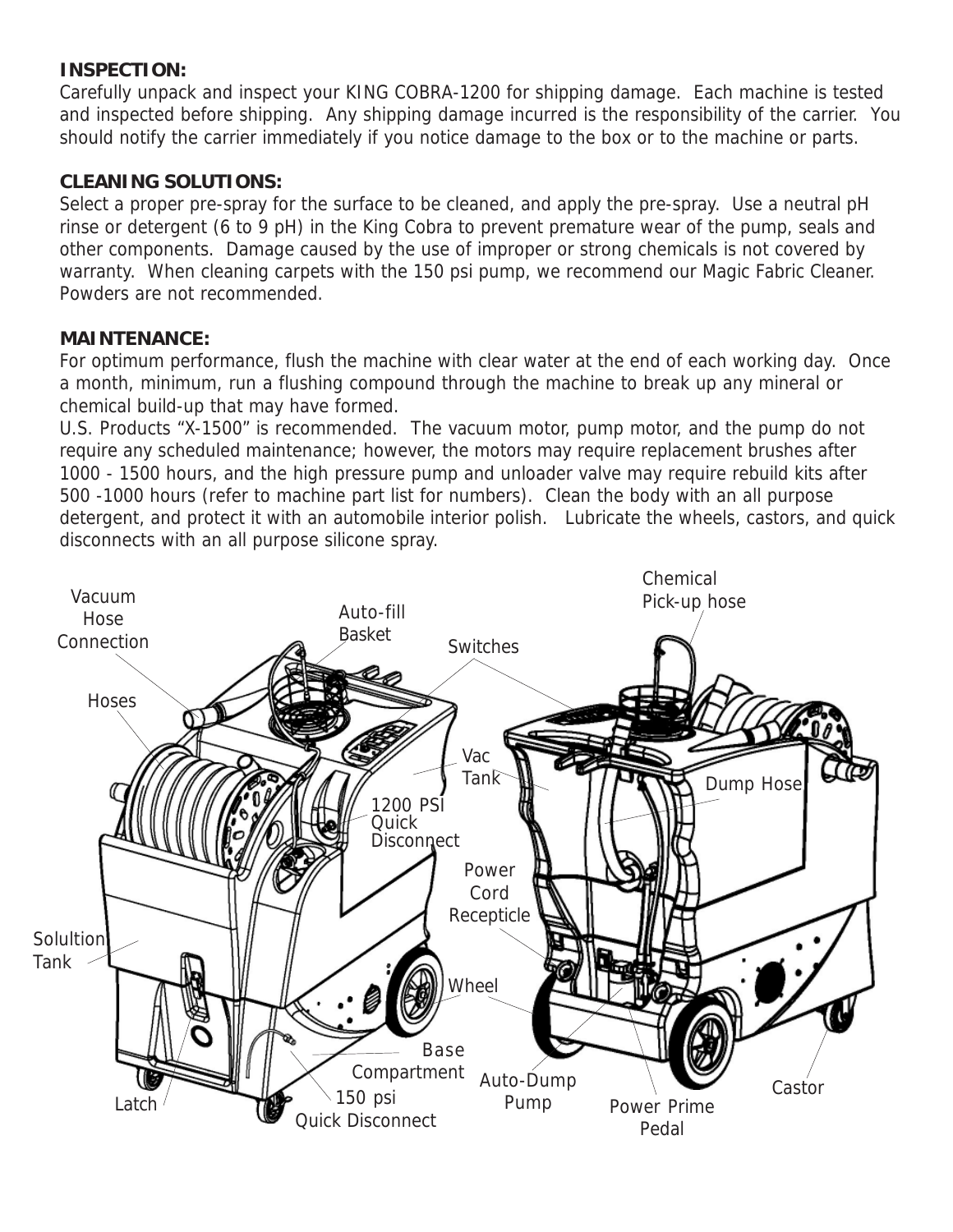**Record the serial number and model of your new extractor here:**

**(and be sure to mail your warranty card)**

**Serial Number:** \_\_\_\_\_\_\_\_\_\_\_\_\_\_\_\_\_\_ **Model: KING COBRA-1200 Purchase Date:**\_\_\_\_\_\_\_\_\_\_\_\_\_

**Write the name and phone number of your distributor:**

**\_\_\_\_\_\_\_\_\_\_\_\_\_\_\_\_\_\_\_\_\_\_\_\_\_\_\_\_\_\_\_\_\_\_\_\_\_**

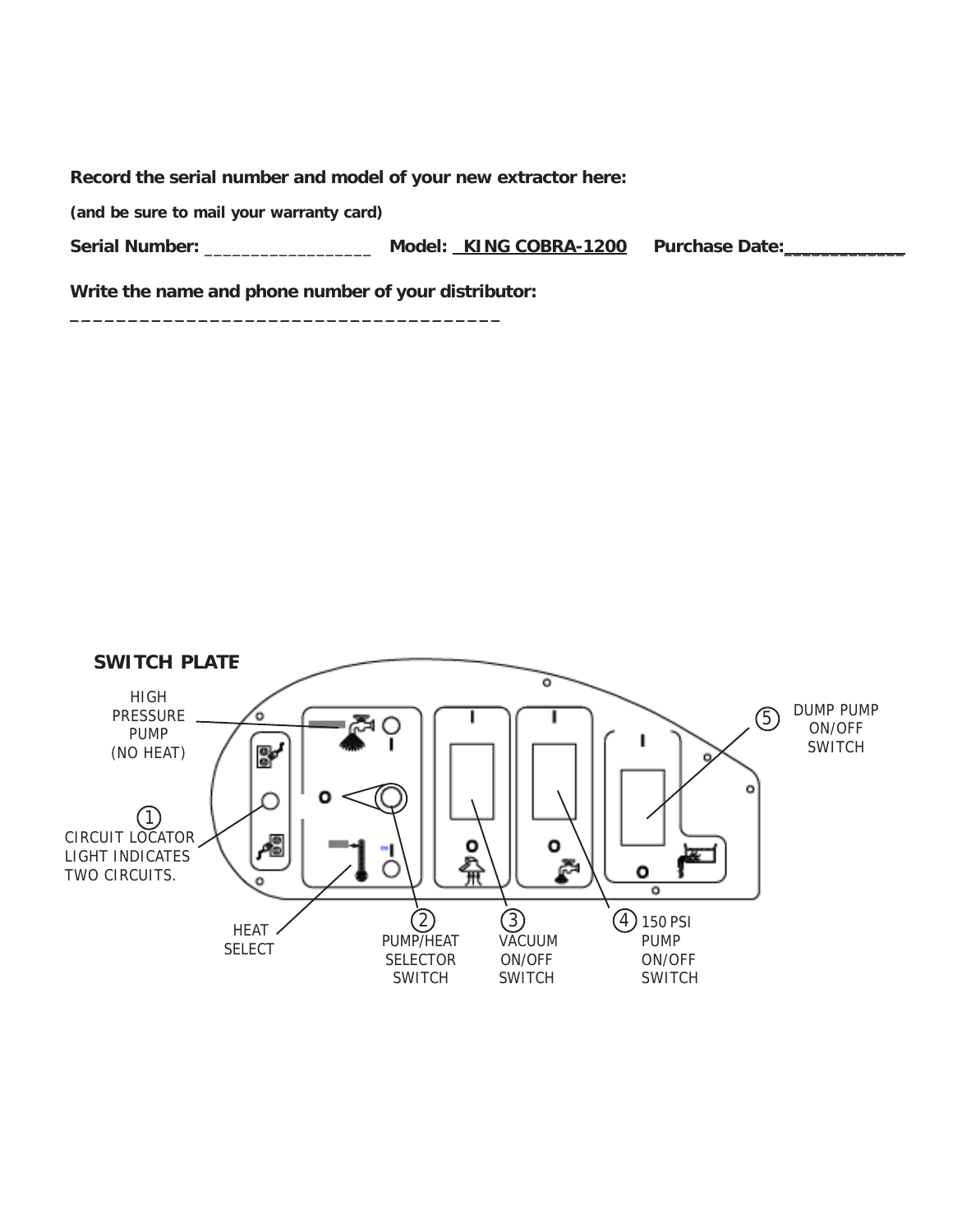#### **HIGH PRESSURE WASHER**

- 1 Before each use, inspect the machine, hoses, and cleaning tools for cleanliness and completeness. Make sure hoses are in good condition and the spray nozzle(s) is tight. **REFER TO THE AUTOFILL AND AUTODUMP INSTRUCTIONS ON THE FOLLOWING PAGES**
- 2. If you choose to use the autodump, connect the dump hose to brass hose fitting on the back of the machine, and place the open end of the hose in a drain. Make sure the recovery tank drain hose is closed, and the lid is tight on the recovery tank. Otherwise, just make sure the brass cap is on the hose connector.
- 3. If you choose to use the autofill feature, connect the fill hose to the autofill valve (located over the solution tank fill hole. Place your gallon of chemical in the chemical basket on the recovery tank lid, and put the weighted foot valve into the gallon. Turn on the water source, and allow the tank to fill with solution. When using the auto fill system, the auto fill valve will automatically turn on and turn off as the tank empties and then fills. **NOTE**: If you are not going to use the autofill system, just **fill** the tank with water and cleaning chemical. Follow chemical directions regarding dilution and mixing. Do not use harsh chemicals; they may damage seals in pumps and valves, and cause the pump to wear prematurely. **NOTE**: Never use water with a temerature exceeding 130 ° F / 54 ° C.
- 4. Pre-spray the area to be cleaned, with a pump-up sprayer, while the tank is filling. Follow chemical directions.
- 5. Connect the solution hose (from the reel) to the 1200 PSI Quick Disconnect on the front of the tank, below the switch plate.
- 6. Plug in the two power cords. Do not connect both cords to the same outlet. The green, 'separate circuit locator light (**1**) on the switch plate should light up. If the locator light does not come on, check the circuit breaker box in the wall, and/or try different outlets until it does turn on. Although all systems in the machine may work correctly if you are not on two circuits, a circuit breaker in a wall panel may trip. If you make sure the green light is turned on, you will prevent tripped ciruit breakers. Turn on the high pressure pump by placing the HIGH PRESSURE/HEAT selection switch (2) in the UP position, to select the High Pressure Pump. **NOTE**: The high pressure pump and the heat can not operate at the same time. **NOTE:** this switch is off when it is set to the middle position and neither the high pressure pump or the heater is selected.
- 8. Prime the 1200 psi pump using the '**power prime**' system: turn on both the pump and the vacuum, cover the hole in the hose barb with your hand, then depress the Power Prime Pedal. This will pull trapped air through the pump and into the recovery tank , priming the pump. You will notice a 'tone' change from the pump (smoother, with less of a rattle), and the water being pulled into the recovery tank will change to a clear, solid stream. Primingmay take 20 - 60 seconds and will require a full solution tank. When the pump is primed, let off the Power Prime Pedal, and turn off the pump and the vacuum. Depress the Power Prime Pedal once again, for a moment, to release the line pressure. Proceed to the next step.
- 9. Add defoamer to the recovery tank.
- 10. Attach the solution spray hose to the solution quick disconnect. Attach the vacuum hose to the hose barb on the front of the recovery tank. Pull the hoses out from the reel. Attach the other ends of the hoses to the cleaning tool.
- 11. Turn on the vacuum (**3**) and turn on the dump pump (**5**). Begin spraying. **NOTE**: the dump pump will automatically turn on and turn off as the tank fills and then empties (refer to drawings on page six).
- 12. When the job is finished, turn off the water source. Vacuum the remaining solution from the holding tank into the recovery tank.
- 13. Run a few gallons of clean water through the system. Completely drain the recovery tank by placing the dump hose over a drain, or a bucket, and removing the cap. Disconnect the hoses from the cleaning tool, and reel them up onto the hose spool.
- 12. Unplug the power cords.
- 13. Clean the machine and the tool.
	- **CAUTION: Use care when handling hazardous chemicals.**

**CAUTION: Never leave the 1200 psi pump running when you are not actively using it. DANGER: Do NOT use solvents, or any chemicals that may be flammable, explosive or combustible.**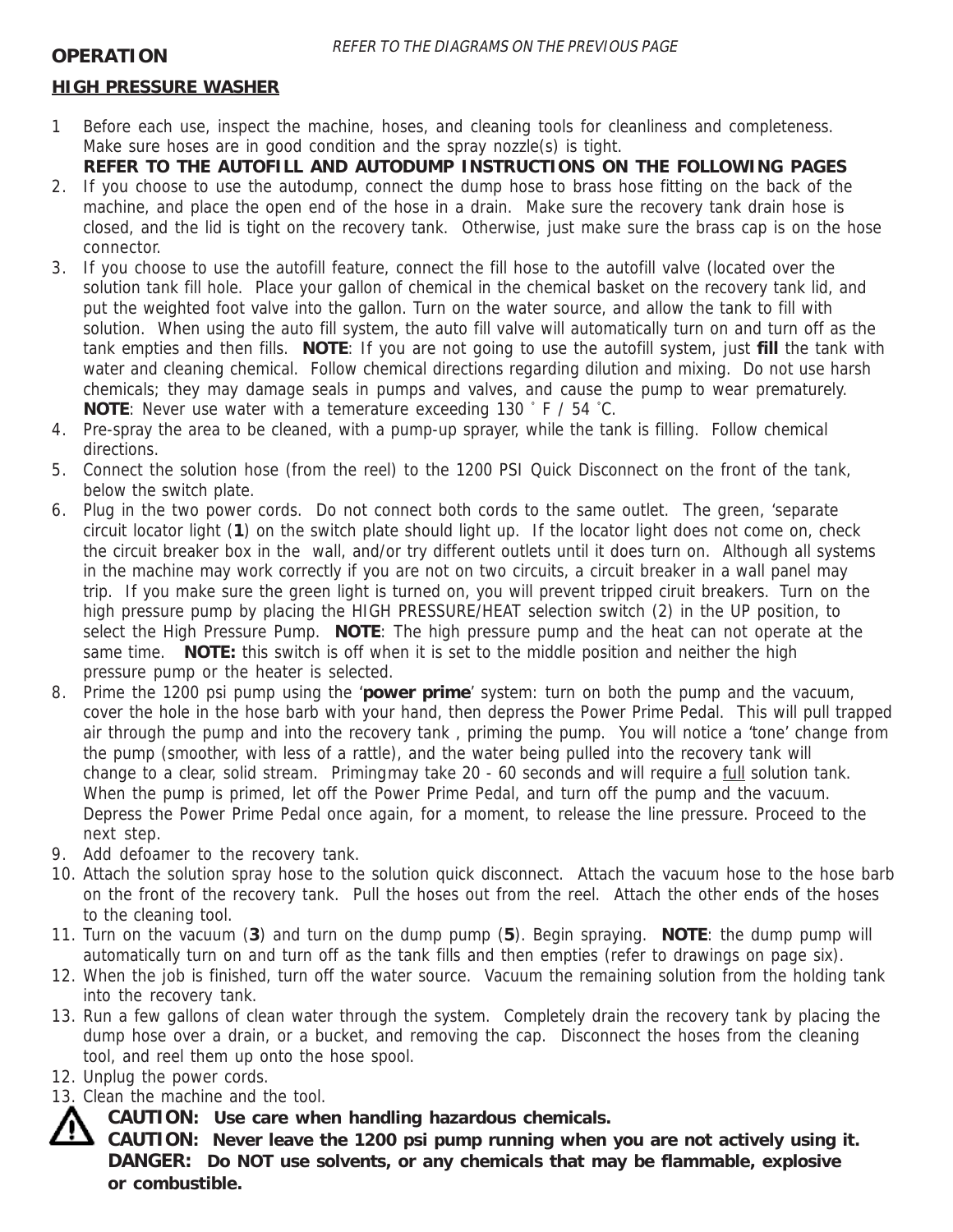#### **LOW PRESSURE AND HEAT**

- 1 Before each use, inspect the machine, hoses, and cleaning tools for cleanliness and completeness. Make sure hoses are in good condition and the spray nozzle(s) is tight.
- **REFER TO THE AUTO FILL AND AUTO DUMP INSTRUCTIONS ON THE FOLLOWING PAGE** 2. If you choose to use the autodump, connect the dump hose to brass hose fitting on the back of the machine, and place the open end of the hose in a drain. Make sure the recovery tank drain hose is closed, and the lid is tight on the recovery tank. Otherwise, just make sure the brass cap is on the hose connector.
- 3. If you choose to use the autofill feature, connect the fill hose to the autofill valve over the solution tank. Place your gallon of chemical in the chemical basket, and put the weighted foot valve in the gallon. Turn on the water source, and allow the tank to fill with solution. If you are not going to use the autofill system, just fill the tank with water and cleaning chemical. Follow chemical directions regarding dilution and mixing. Do not use harsh chemicals; they may damage seals in pumps and valves, and cause the pump to wear prematurely. **NOTE**: using warm water in the tank may improve the efficiency of the heat exchanger when cleaning with heat, but never use water with a temperature exceeding 130 °F / 54 °C.
- 4. Select 'HEAT" by moving the HEAT/HIGH PRESSURE switch towards the thermometer symbol. **NOTE:** this switch is off when it is set to the middle position and neither the high pressure pump or the heater is selected. When set to the bottom position, the heat is selected; the red light will come on and stay on. The heater and the high pressure pump can not operate at the same time.
- 5. Plug the power cords into separate circuits. The green, circuit locator light (**1**) on the switch plate should light up. If the locator light does not come on, check the circuit breaker box in the wall, and/or try different outlets until it does turn on. Although all systems in the machine may work correctly if you are not on two circuits, a circuit breaker in a wall panel may trip. If you make sure the green light is turned on, you will prevent tripped ciruit breakers.
- 6. Press the '**power prime**' pedal (located on the rear, lower left of the machine) for a moment to release any back pressure in the pump lines.
- 7. Connect the solution hose to the 150 psi Quick Disconnect on the lower, right on the front of the machine, and onnect the vacuum hose to the hose barb on the top, left of the recovery tank. Connect both hoses to the cleaning tool.
- 8. Turn the 150 PSI "demand" pump on (**4**). **NOTE:** the 'demand' pump will not run until pressure is released.
- 9. Spray for a few seconds to fill the lines with solution. Wait two minutes to allow the heater to reach temperature.
- 10. Begin cleaning. It may take several cycles to heat the lines and the cleaning tool.
- 11. If you are not using the autofill and autodump features, turn off the pump and vacuum when the solution tank gets low, fill the solution tank and empty and clean the recovery tank.
- 12. When finished with the job, turn off the water source. Vacuum the remaining solution from the holding tank into the recovery tank. Run a few gallons of clean water through the system. Drain the recovery tank by placing the drain hose over a drain or into a bucket, and removing the cap. When the tank is empty, cap the drain hose and place it back in the velcro holder. Disconnect the hoses from the cleaning tool, and reel them up onto the hose spool.
- 13. Unplug the power cords.
- 14. Clean the machine and the tool.

**NOTE:** to remove the complete reel, with hoses, from the machine, pull the vacuum hose loose from the hose barb on the front of the tank, and push the short piece of vacuum hose into the center of the hose spool. Disconnect the solution hose quick coupling. Grasp the spool from either side, and lift it off the machine.

**NOTE**: before servicing any component in the base cabinet, the hoses and spool must be removed from the machine before the tanks can be lifted open.

#### **ELECTRIC CIRCUIT LOCATOR**

This unique, patented system is operated by a solid state circuit. It will inform the operator when the two cords are plugged into separate circuits by turning on the green, circuit locator light. This helps to prevent tripping circuit breakers.

**NOTE**: if the green, circuit locator light does not illuminate when the cords are plugged in, then both cords are on the same circuit. Try other outlets with one of the cords until you get the locator light to come on.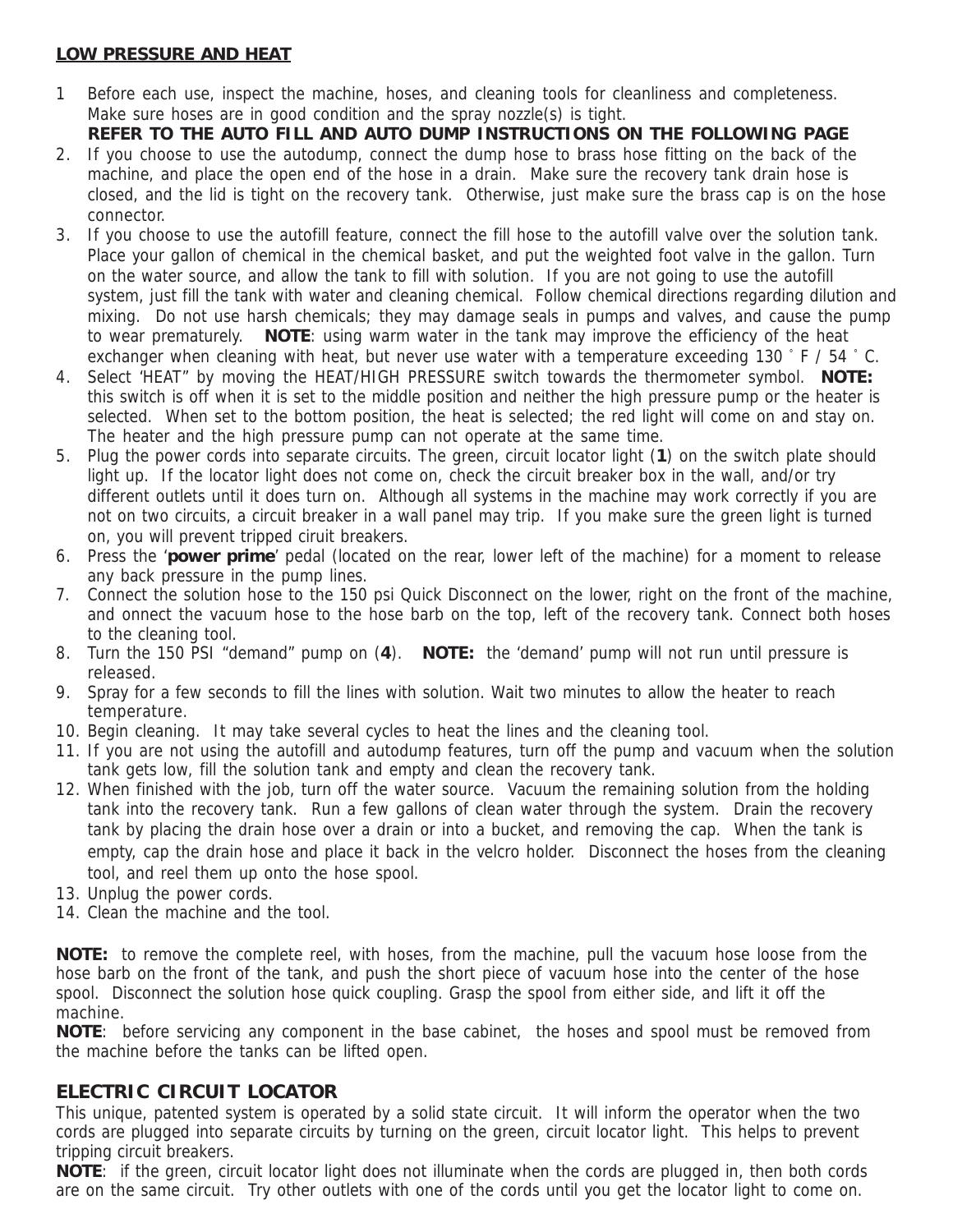#### **AUTO-FILL**

#### **1 Chemical Supply:**

- Place the container of concentrated chemical cleaner -- use a product with a pH between 7 and 9 to avoid premature pump wear, which would void the warranty -- in the holder on top of the recovery tank.
- Remove the cap on the container. Insert the end of the clear tubing with the foot valve into the container. **NOTE**: the stainless steel weight at the foot valve will keep the valve at the bottom of the chemical container.
- The chemical flow may be turned on or off by applying the pinch clamp to the tubing, between the chemical container and the autofill valve.

#### **2 Chemical Injection Flow Rate:**

- Metering tips are used to control the rate at which the cleaning chemical feeds into the supply water. The following table illustrates the ratio of chemical, in ounces, to each gallon of water coming into the tank. The tips are color coded for ease of use.
- **NOTE**: the flow rate values in the table are based on a chemical with the same viscosity as water.

| <b>METERING TIP FLOW RATES</b> |               |               |               |  |
|--------------------------------|---------------|---------------|---------------|--|
| <b>COLOR</b>                   | <b>OZ/GAL</b> | <b>COLOR</b>  | <b>OZ/GAL</b> |  |
| <b>TAN</b>                     | 0.60          | <b>WHITE</b>  | 3.00          |  |
| ORANGE                         | 0 70          | <b>GREEN</b>  | 3.50          |  |
| TUROUOISE*                     | 1.00          | <b>BLUE</b>   | 4.00          |  |
| <b>PINK</b>                    | 1.25          | YELLOW        | 5.25          |  |
| <b>LIGHT BLUE</b>              | 1.75          | <b>BLACK</b>  | 6.75          |  |
| <b>BROWN</b>                   | 2.00          | <b>PURPLE</b> | 10.50         |  |
| <b>RFD</b>                     | 275           | <b>GRAY</b>   | 14.00         |  |

**<sup>\*</sup> NOTE:** the turquoise colored tip is factory installed (provides a 1 to 1 ratio -- see table).





#### **3 Operation:**

- Attach a 3/4" garden hose to the autofill valve, and connect the other end of the hose to your water source.
- Make sure the float that hangs from the autofill valve into the tank is free of obstruction and can move freely.
- Turn the water supply on.
- As the tank fills, the chemical concentrate will be drawn from the chemical container, will pass through the clear tubing to the valve, and will be mixed into the water stream.
- The autofill float will automatically shut-off the flow of incoming water when the tank is nearly full, and it will allow the valve to open again once the water level has dropped to a predetermined level.

#### **TO CHANGE METERING TIP**

To change the metering tip: find the black, plastic hose-clamp on the chemical feed tubing, near the Auto-fill valve. Refer to illustration. Open the clamp by sliding the two ends of clamp (where they come together) apart sideways, in opposite directions, with a screwdriver, until the clamp opens. Then pull the clear chemical supply hose off the hose barb at the Auto-Fill valve. Unscrew the metering tip from the end of the hose barb. Select the tip that will provide you with the appropriate chemical ratio (see chart, previous page). Screw the selected tip into the end of the hose barb. Snug-up the tip, but do not overtighten. Slide the hose back over the tip and the hose barb. Install the clamp onto the hose so it is over the hose barb, and squeeze the clamp closed.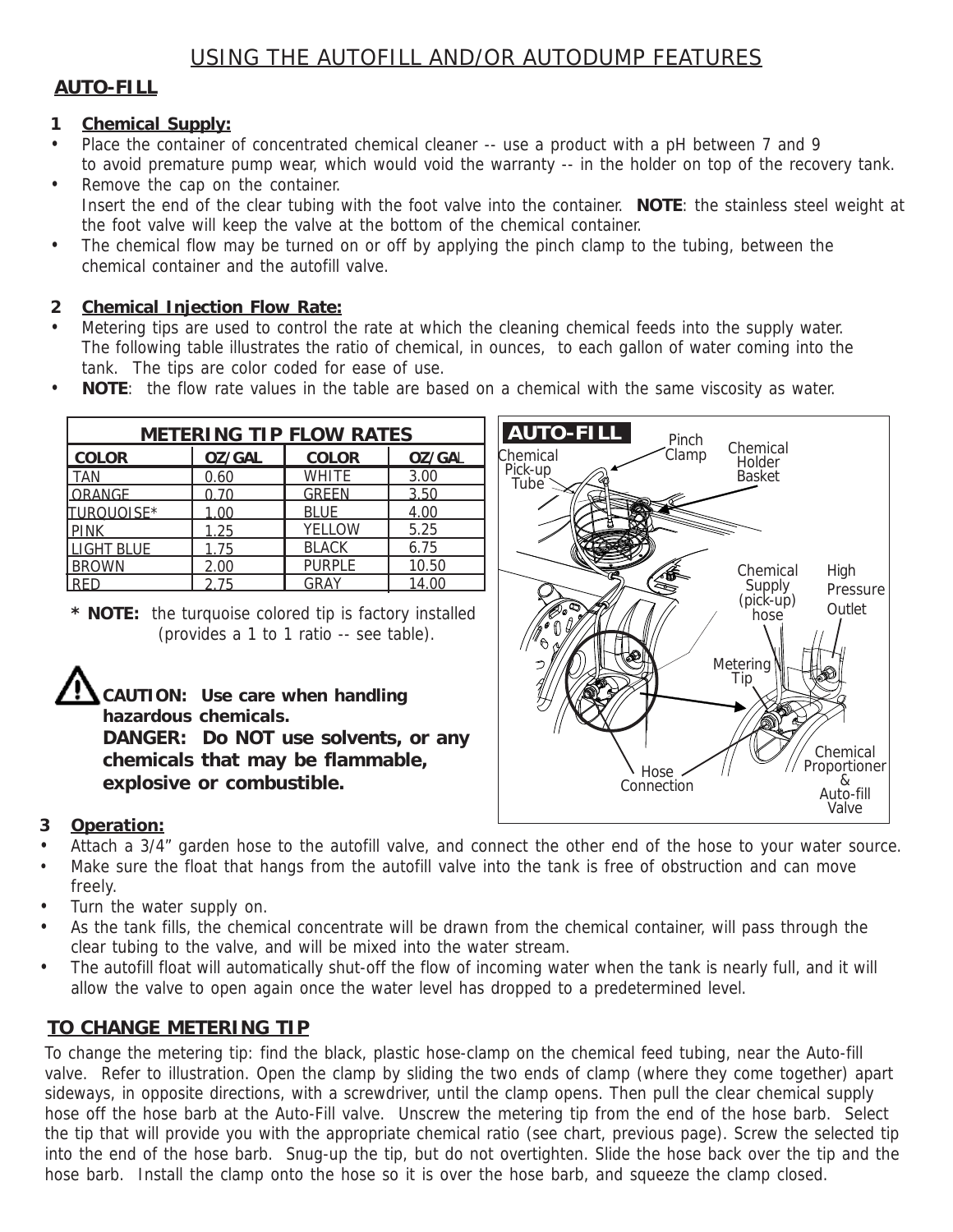#### **AUTO-DUMP**

#### **1 Operation:**

**Before each use:** if necessary, unscrew the stainless steel filter inside the recovery tank and clean it. Also make sure the float in the recovery tank is clean.

- Attach a 3/4" garden hose to the dump pump outlet fitting on the back of the base of the machine. refer to illustration below
- Run the other end of the hose into a drain.
- Turn the dump pump switch ON (switch is located on the switch panel on the top of the machine).
- **NOTE:** the dump pump will only run when the tank is full enough to activate the float switch.
- **NOTE**: the pump is 'self-priming.' You should see water start to flow within 30 seconds of the pump turning on. If water does not begin to flow, check the filter to see if it is plugged with debris. After each job: run clear water though the dump pump to wash out any chemical residue. Remove and clean the stainless steel filter in the back of the tank. Reinstall the filter once it is clean. Clean and empty the recovery tank.

### **DANGER: DO NOT USE SOLVENTS, OR ANY CHEMICALS THAT MAY BE FLAMMABLE, EXPLOSIVE OR COMBUSTIBLE.**

#### **CAUTION: always use a defoamer in the recovery tank to prevent water or foam from entering the vacuum motor**.

**CAUTION:** if the dump pump is not going to be used for a month or longer, remove the pump impeller cover, pull the rubber impeller out, clean it and apply a generous coating of petroleum jelly to the impeller before replacing it in the pump. Make sure the gasket is in place and in good condition before you screw the impeller cover back on.



**DANGER: always unplug the King Cobra from the electrical outlet(s) before cleaning or maintaining. Certain internal components are electrically live, even with switches in their OFF position.**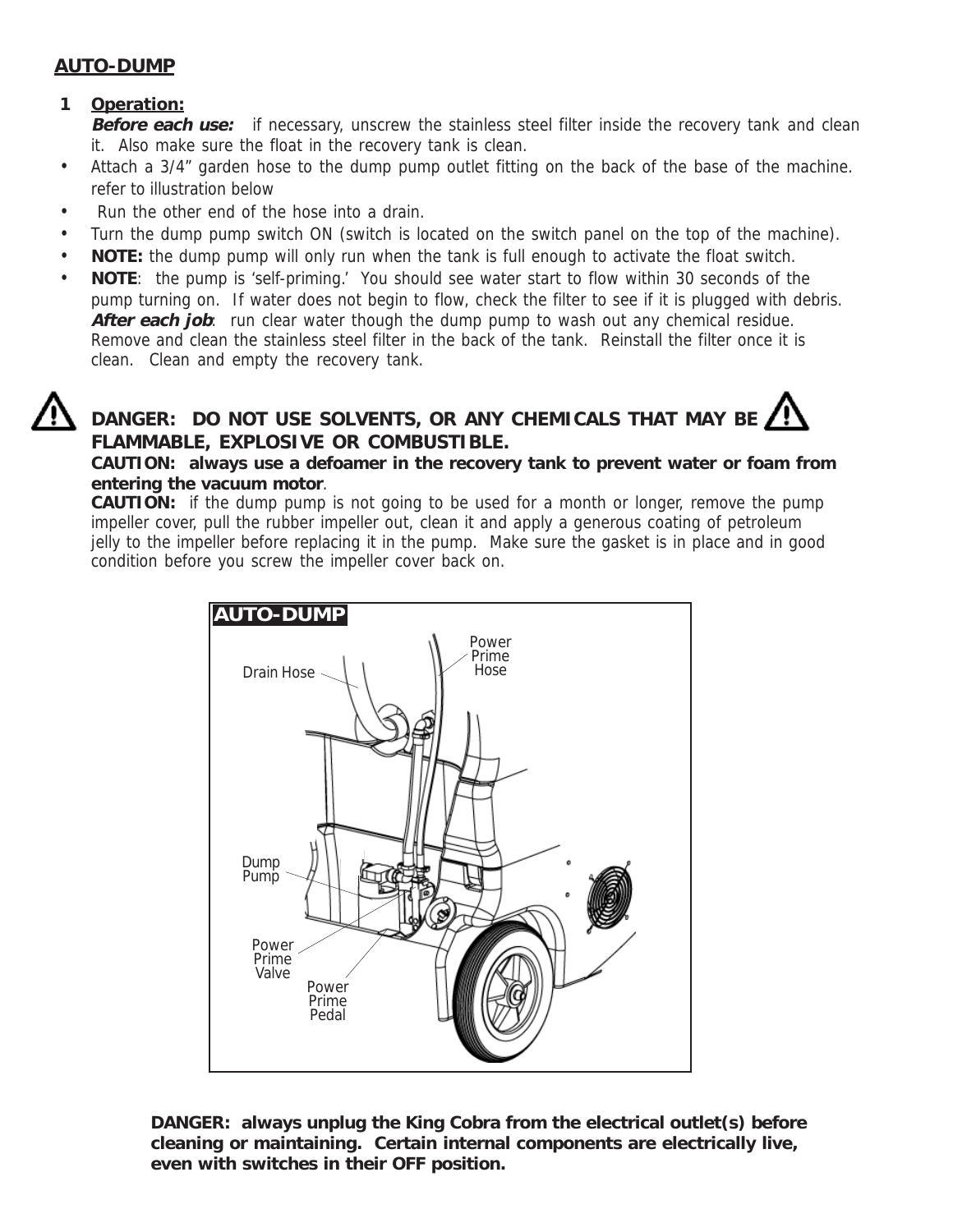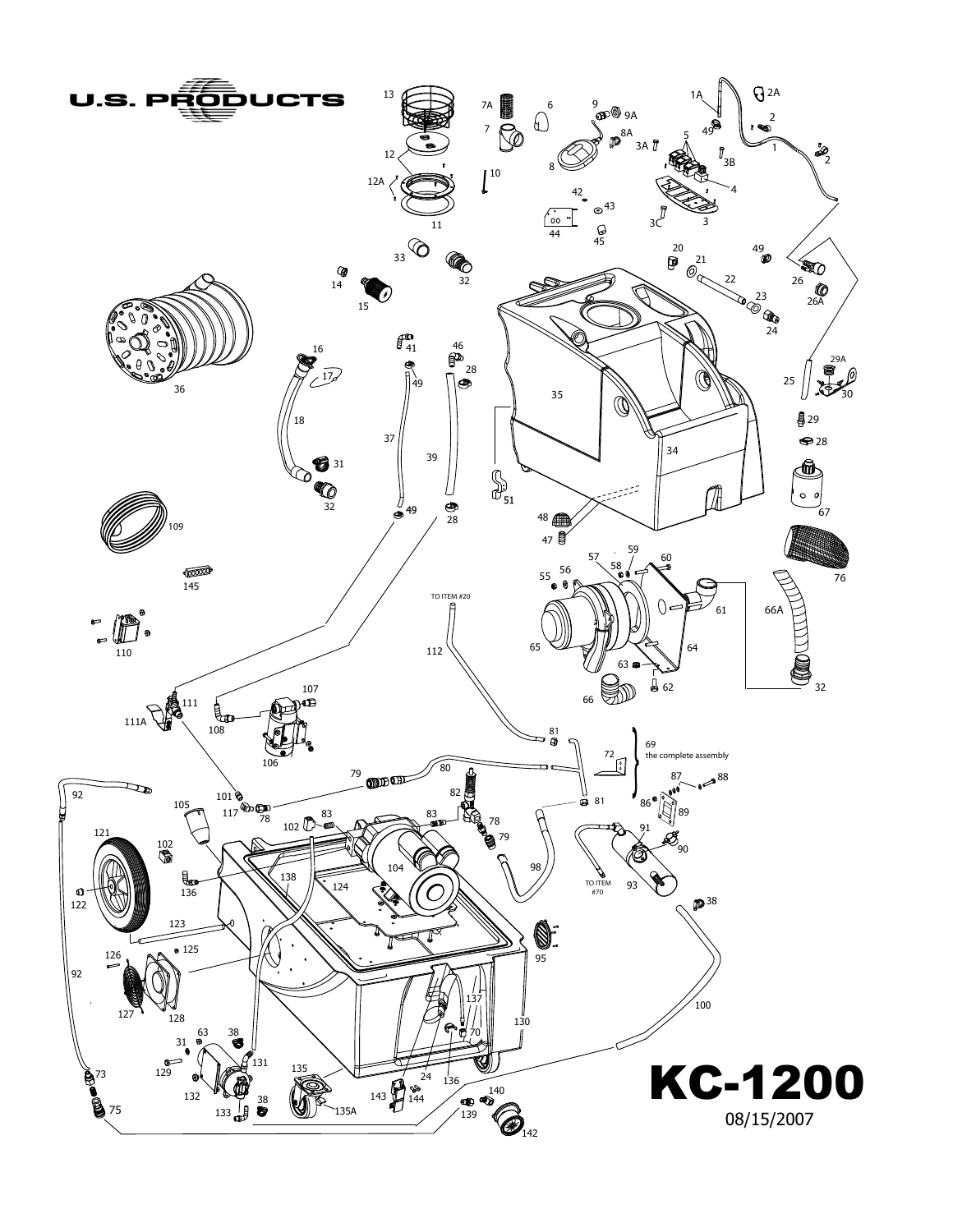### KING COBRA-1200 **PART LIST** 120 V

| <u>ITEM</u> | <u>PART No.</u> | <b>DESCRIPTION</b>                      |
|-------------|-----------------|-----------------------------------------|
| 1           | TA-37C          | Hose, Chemical Pick-up, 54"             |
| 1Α          | 1199            | Check valve & filter                    |
| 2           | 79B             | Wire tie, white, 8"                     |
| 2A          | 1323            | Clamp, quick, pinch opening             |
| 3           | 1303            | Switch Plate                            |
| 3A          | 78              | Light, green, 120V                      |
| 3B          | 78A             | Light, red, 120V                        |
| 3C          | 227             | Light, green, 230V                      |
| 4           | 1170            | Switch, selector                        |
| 5           | FP345           | Switch, ON/OFF, with actuator           |
| 6           | 921             | Elbow, PVC                              |
| 7           | 1140            | PVC, "T"                                |
| 7A          | 929A            | Vac shut-off ball, Filter, vacuum inlet |
| 8           | 2068            | Float, Auto-dump                        |
| 8A          | 1518            | Hose Clamp                              |
| 9           | 230             | Cord Retainer, water tight              |
| 9Α          | 230A            | Nut, nylon                              |
| 10          | 805             | Chain, lid retaining                    |
| 11          | 1074            | Gasket, recovery lid                    |
| 12          | 2086            | Lid, and ring, 6"                       |
| 12A         | 1156            | Screw,                                  |
| 13          | 1169            | Basket, chemical container              |
| 14          | 937             | Bushing, PCV                            |
| 15          | 2069            | Filter, Auto-fill                       |
| 16          | 1060            | Plug, drain hose                        |
| 17          | 1130            | Strap, velcro                           |
| 18          | 1060A           | Hose, drain                             |
| 20          | 91              | Elbow, 90 degree, brass, 1/4 mpt        |
| 21          | 1141            | Washer, S/S                             |
| 22          | 1146            | Pipe, S/S, 1/4 mpt both ends            |
| 23          | 1143            | Spacer                                  |
| 24          | 45              | Quick Disconnect male, 1/4 pt           |
| 25          | 1308            | Hose, from autofill valve to float, 5"  |
| 26          | 1307            | Valve, auto fill, with metering barb    |
| 26A         |                 |                                         |
| 27          | 1184            | Hose connector                          |
| 28          | 1308            | Tubing, 1/2" ID X 5"                    |
|             | 1400            | Clamp, hose, quick disconnect           |
| 29<br>29A   | 1189            | Hose Barb, 1/2" hose, mpt               |
|             | 1188A           | <b>Bushing</b>                          |
| 30          | 1320            | Bracket, Auto-fill valve mounting       |
| 31          | 156             | Hose clamp, 2-1/4"                      |
| 32          | 907             | Hose Barb, 1-1/2" hose                  |
| 33          | 1137            | Adaptor, ABS, 1-1/2"                    |
| 34          | HKCR-1          | Holding Tank, white                     |
| 35          | VKCR-1          | Recovery Tank, white                    |
| 36          | FP414           | Reel, with hoses, complete              |
| 37          | 1309            | Hose, power prime outlet, 3/8" X 21.25" |
| 38          | 166             | Hose clamp                              |
| 39          | 1308            | Tubing, 1/2" ID X 10"                   |
| 41          | 1115            | Elbow, 90 deg, 3/8" hose X 1/4 mpt      |
| 42          | 290             | Washer, rubber, 70 Durometer            |
| 43          | 1345            | Washer, flat, S/S, 1/4"ID X 1" OD       |
| 44          | 1350            | Bracket, for auto fill float            |
| 45          | 1349            | Spacer, bushing                         |
| 46          | 1113            | Elbow, 90 deg, 1/2" hose X 1/2 mpt      |
| 47          | 92B             | Nipple, PVC, 1/2 npt                    |
| 48          | 207A            | Filter, Pump inlet                      |
| 49          | 1401            | Clamp, quick disconnect, small          |

|          |                 | <b>ITEM PARTINO. DESCRIPTION</b>           |
|----------|-----------------|--------------------------------------------|
| 51       | <b>CWKC-BLK</b> | Cord Wrap, black                           |
| 55       | 7               | Locknut, 5/16" jam                         |
| 56       | 15              | Washer, flat, 5/16"                        |
| 57       | 959             | Gasket, for vacuum                         |
| 58       | 320AB           | Nut, finish, 5/16                          |
| 59       | 34              | Washer, split lock                         |
| 60       | 179             | Bolt, 5/16 X 4"                            |
| 61       | 1131            | Elbow, PVC                                 |
| 62       | 5               | Bolt, 1/4-20 X 3/4"                        |
| 63       | 8               | Locknut, 1/4-20                            |
| 64       | 926             | Manifold, vacuum                           |
| 65       | FP323           | Vacuum motor, w/gasket, complete           |
| 66       | 430             | Vacuum hose, 1-1/2" X 7.75"                |
| 66A      | 1136            | Vacuum hose, 1-1/2" X 25, clear            |
| 67       | 1310A           | Float, Auto-fill, high temp.               |
| 68       | 216             | Elbow, 90 degree                           |
| 69       | 221             | Quick disconnect, male, open               |
| 70       | 1280            | Elbow, brass, 1/4 fpt X 1/4 fpt            |
| 72       | 1306A           | Manifold, fluid direction                  |
| 73       | 210             | Pulsation 'Snubber'                        |
| 74       | 221             | Quick disconnect, male, open               |
| 75       | 220             | Quick disconnect, female, open             |
| 76       | 2088            | Pre-filter, vacuum inlet                   |
| 77       | 1280            | Elbow, brass, 1/4 fpt                      |
| 78       | 219             | Quick Disconnect, male, open               |
| 79       | 220             | Quick Disconnet, female, open              |
| 80<br>81 | 1530B<br>211    | Hose, power prime inlet, 30"               |
| 82       | 1163            | Plug, 1.4 mpt<br>Valve, pressure regulator |
| 83       | 92A             | Nipple, S/S, 1/4 mpt                       |
| 85       | 946             | Hose, 1/2" X 10"                           |
| 86       | 8               | Lock nut, 1/4-20                           |
| 87       | 233             | Washer, nylon, black                       |
| 88       | 4               | Bolt, 1/4-20 X 1"                          |
| 89       | 455             | Bracket, heater mount                      |
| 90       | 399             | Thermostat switch                          |
| 91       | 76              | Hose Clamp, 2-3/4"                         |
| 92       | FP420           | Hose, Pump to Gauge, complete              |
| 93       | FP371           | Heat Exchanger, complete                   |
| 95       | 928             | Louver, 3", includes screws                |
| 98       | 1530A           | Hose, from unloader, 33"                   |
| 99       | 1162            | Hose Assembly, 32", bypass                 |
| 100      | 925             | Hose, 3/8" X 45" pump to heater            |
| 101      | 141             | Coupling, 1/4 fpt both ends                |
| 102      | 152             | "T", brass/ 1/4 npt                        |
| 104      | FP373           | Pump & motor, complete                     |
| 105      | 1062            | Recepticle, power cord                     |
| 106      | 957             | Pump, auto-dump                            |
| 107      | 1324            | Hose Connector, dump pump out              |
| 108      | 1325            | Elbow, auto-dump in                        |
| 109      | 1057B           | Power Cord, 25 ft, yellow                  |
| 110      | 4405A           | Relay, 20 Amp                              |
| 111      | 1164            | Valve, power prime                         |
| 111A     | 1299            | Pedal, power prime                         |
| 112      | 1530C           | Hose, to hi press. outlet, 30"             |
| 117      | 1280            | Elbow, 90 degree, brass                    |
| 121      | 2084A           | Wheel, 10"                                 |

| <u>ITEM</u> | <b>PART No.</b> | <b>DESCRIPTION</b>            |
|-------------|-----------------|-------------------------------|
|             |                 |                               |
| 122         | 27A             | Axle cap                      |
| 123         | 1105            | Axle, 1/2" X 21"              |
| 124         | 1158            | Plate, pump mounting          |
| 125         | 16              | Locknut, 6-32                 |
| 126         | 2B1             | Screw, 6-32 X 2"              |
| 127         | 2015            | Guard, fan                    |
| 128         | 2014            | Fan, cooling, 100CFM          |
|             | 130 BKCR BLK    | Base compartment, black       |
| 131         | 108A            | Elbow, 90 degree, pump outlet |
| 132         | 2066            | Pump, 150 psi                 |
| 133         | 1081            | Elbow, 90 degree, pump inlet  |
| 135         | 905             | Castor, 4"                    |
|             | 135A 905A       | Brake, for castor             |
| 136         | 1413            | Clip Holder, for hose         |
| 137         | FP416           | Hose assy, low press. outltet |
| 138         | 1043A           | Gasket                        |
| 139         | 219             | Quick disconnect, male        |
| 140         | 91              | Elbow, 90 degree              |
| 142         | 1165            | Gauge, psi pressure           |
| 143         | 908A            | Latch                         |
| 144         | 21 <sub>C</sub> | Screw, 8-32 X 5/8"            |
| 145         | 1327            | <b>Terminal Block</b>         |
|             |                 |                               |

#### **MISCELLANEOUS PARTS**

| Pump Kit, valves & o-rings, 1200 psi  |
|---------------------------------------|
| Pump Kit, plunger and seals, 1200 psi |
| Motor, 1.5 HP, for 1200 psi pump      |
| Metering tip replacement kit          |
| Heat repair kit, includes cutout,     |
| bimetallic switch, & heat sink        |
| grease                                |
| Pump w/hose, unloader, cam & bearing  |
| (no motor)                            |
| Reel complete, with hoses, 25'        |
| Hose, vacuum with cuffs, 25'          |
| Hose, solution, complete, 25'         |
| Hose, solution & vacuum, complete,    |
| no reel, 25'                          |
|                                       |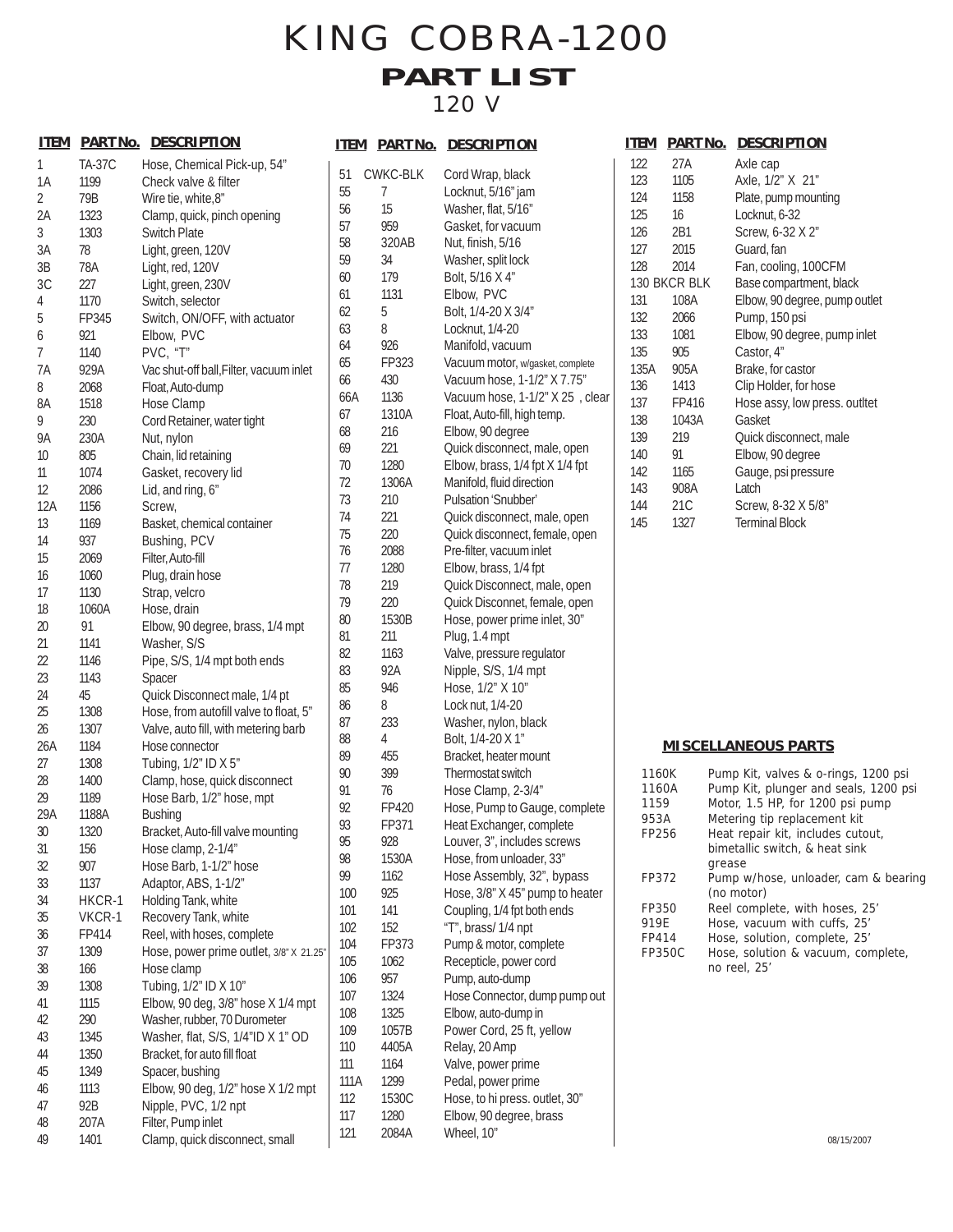### **SPECIFICATIONS:**

| <b>Rotomolded Body:</b> | <b>Lifetime Warranty</b>               |
|-------------------------|----------------------------------------|
| Vacuum:                 | $7.2"$ 3-stage                         |
| <b>VAC Shutoff:</b>     | <b>Ball &amp; Float</b>                |
| Pump:                   | Positive displacement 1200 psi carpet  |
| Waterlift:              | 140"                                   |
| Heat:                   | Instant to 212 $\textdegree$ F         |
| Heater:                 | 2000 Watts                             |
| Wand:                   | Stainless steel, single bend, twin tip |
| Weight:                 | 170 lbs.                               |
| <b>Dimensions:</b>      | 39"H x 21"W x 36"L                     |
|                         |                                        |